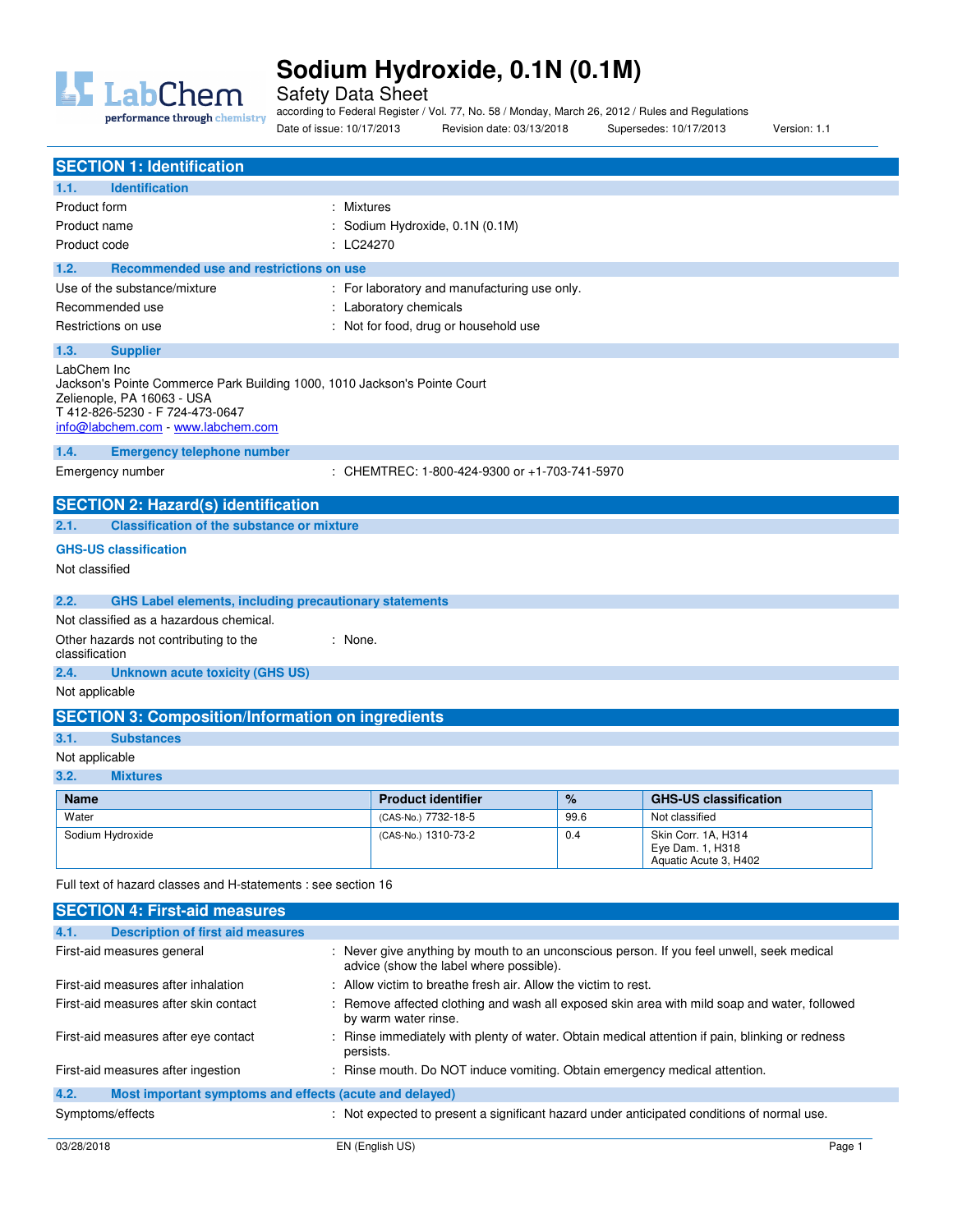Safety Data Sheet

according to Federal Register / Vol. 77, No. 58 / Monday, March 26, 2012 / Rules and Regulations

| Symptoms/effects after ingestion                    | : Abdominal pain. Nausea. |
|-----------------------------------------------------|---------------------------|
| Symptoms/effects upon intravenous<br>administration | Not available.            |
| Chronic symptoms                                    | Not available.            |

**4.3. Immediate medical attention and special treatment, if necessary** 

Obtain medical assistance.

| <b>SECTION 5: Fire-fighting measures</b>                                                                                     |                                                                                                                                                                                                                                                                             |  |  |
|------------------------------------------------------------------------------------------------------------------------------|-----------------------------------------------------------------------------------------------------------------------------------------------------------------------------------------------------------------------------------------------------------------------------|--|--|
| Suitable (and unsuitable) extinguishing media<br>5.1.                                                                        |                                                                                                                                                                                                                                                                             |  |  |
| Suitable extinguishing media                                                                                                 | : Foam. Dry powder. Carbon dioxide. Water spray. Sand.                                                                                                                                                                                                                      |  |  |
| Unsuitable extinguishing media                                                                                               | : Not available. Do not use a heavy water stream.                                                                                                                                                                                                                           |  |  |
| Specific hazards arising from the chemical<br>5.2.                                                                           |                                                                                                                                                                                                                                                                             |  |  |
| Fire hazard                                                                                                                  | : Not flammable.                                                                                                                                                                                                                                                            |  |  |
| Explosion hazard                                                                                                             | : Not available.                                                                                                                                                                                                                                                            |  |  |
| Reactivity                                                                                                                   | : None.                                                                                                                                                                                                                                                                     |  |  |
| 5.3.<br>Special protective equipment and precautions for fire-fighters                                                       |                                                                                                                                                                                                                                                                             |  |  |
| Firefighting instructions                                                                                                    | : In case of fire, stop leak if safe to do so. When cooling/extinguishing: no water in the<br>substance. Use water spray or fog for cooling exposed containers. Exercise caution when<br>fighting any chemical fire. Prevent fire-fighting water from entering environment. |  |  |
| Protection during firefighting                                                                                               | : Do not enter fire area without proper protective equipment, including respiratory protection.                                                                                                                                                                             |  |  |
| Other information                                                                                                            | : Not available.                                                                                                                                                                                                                                                            |  |  |
|                                                                                                                              |                                                                                                                                                                                                                                                                             |  |  |
|                                                                                                                              |                                                                                                                                                                                                                                                                             |  |  |
| <b>SECTION 6: Accidental release measures</b><br>Personal precautions, protective equipment and emergency procedures<br>6.1. |                                                                                                                                                                                                                                                                             |  |  |
| General measures                                                                                                             | Eliminate ignition sources. Ensure adequate ventilation. Wear self-contained breathing<br>apparatus when entering area unless atmosphere is proved to be safe.                                                                                                              |  |  |
| 6.1.1.<br>For non-emergency personnel                                                                                        |                                                                                                                                                                                                                                                                             |  |  |
| Protective equipment                                                                                                         | : Wear chemically protective gloves, lab coat or apron to prevent prolonged or repeated skin<br>contact.                                                                                                                                                                    |  |  |
| <b>Emergency procedures</b>                                                                                                  | : Wash contaminated clothes. Keep containers closed. Evacuate unnecessary personnel.                                                                                                                                                                                        |  |  |
| 6.1.2.<br>For emergency responders                                                                                           |                                                                                                                                                                                                                                                                             |  |  |
| Protective equipment                                                                                                         | Equip cleanup crew with proper protection.                                                                                                                                                                                                                                  |  |  |
| Emergency procedures                                                                                                         | : Stop leak if safe to do so.                                                                                                                                                                                                                                               |  |  |
| 6.2.<br><b>Environmental precautions</b>                                                                                     |                                                                                                                                                                                                                                                                             |  |  |

| 6.3.            | Methods and material for containment and cleaning up |                                                                                                                                                                                                                                                                                              |  |
|-----------------|------------------------------------------------------|----------------------------------------------------------------------------------------------------------------------------------------------------------------------------------------------------------------------------------------------------------------------------------------------|--|
| For containment |                                                      | : Take up liquid spill into inert absorbent material.                                                                                                                                                                                                                                        |  |
|                 | Methods for cleaning up                              | : Carefully collect the spill/leftovers. Clean contaminated surfaces with an excess of water. Wash<br>clothing and equipment after handling. Soak up spills with inert solids, such as clay or<br>diatomaceous earth as soon as possible. Collect spillage. Store away from other materials. |  |

## **6.4. Reference to other sections**

See Heading 8. Exposure controls and personal protection.

| <b>SECTION 7: Handling and storage</b>                               |                                                                                                                                                                                                                                                                                                                               |
|----------------------------------------------------------------------|-------------------------------------------------------------------------------------------------------------------------------------------------------------------------------------------------------------------------------------------------------------------------------------------------------------------------------|
| 7.1.<br><b>Precautions for safe handling</b>                         |                                                                                                                                                                                                                                                                                                                               |
| Additional hazards when processed                                    | : May be corrosive to metals.                                                                                                                                                                                                                                                                                                 |
| Precautions for safe handling                                        | : Do not get in eyes, on skin, or on clothing. Remove contaminated clothing immediately. Use<br>corrosionproof equipment. Wash hands and other exposed areas with mild soap and water<br>before eating, drinking or smoking and when leaving work. Provide good ventilation in process<br>area to prevent formation of vapor. |
| Hygiene measures                                                     | : Wash contaminated clothing before reuse.                                                                                                                                                                                                                                                                                    |
| 7.2.<br>Conditions for safe storage, including any incompatibilities |                                                                                                                                                                                                                                                                                                                               |
| Storage conditions                                                   | : Keep container closed when not in use.                                                                                                                                                                                                                                                                                      |
| Incompatible products                                                | : metals. Strong acids.                                                                                                                                                                                                                                                                                                       |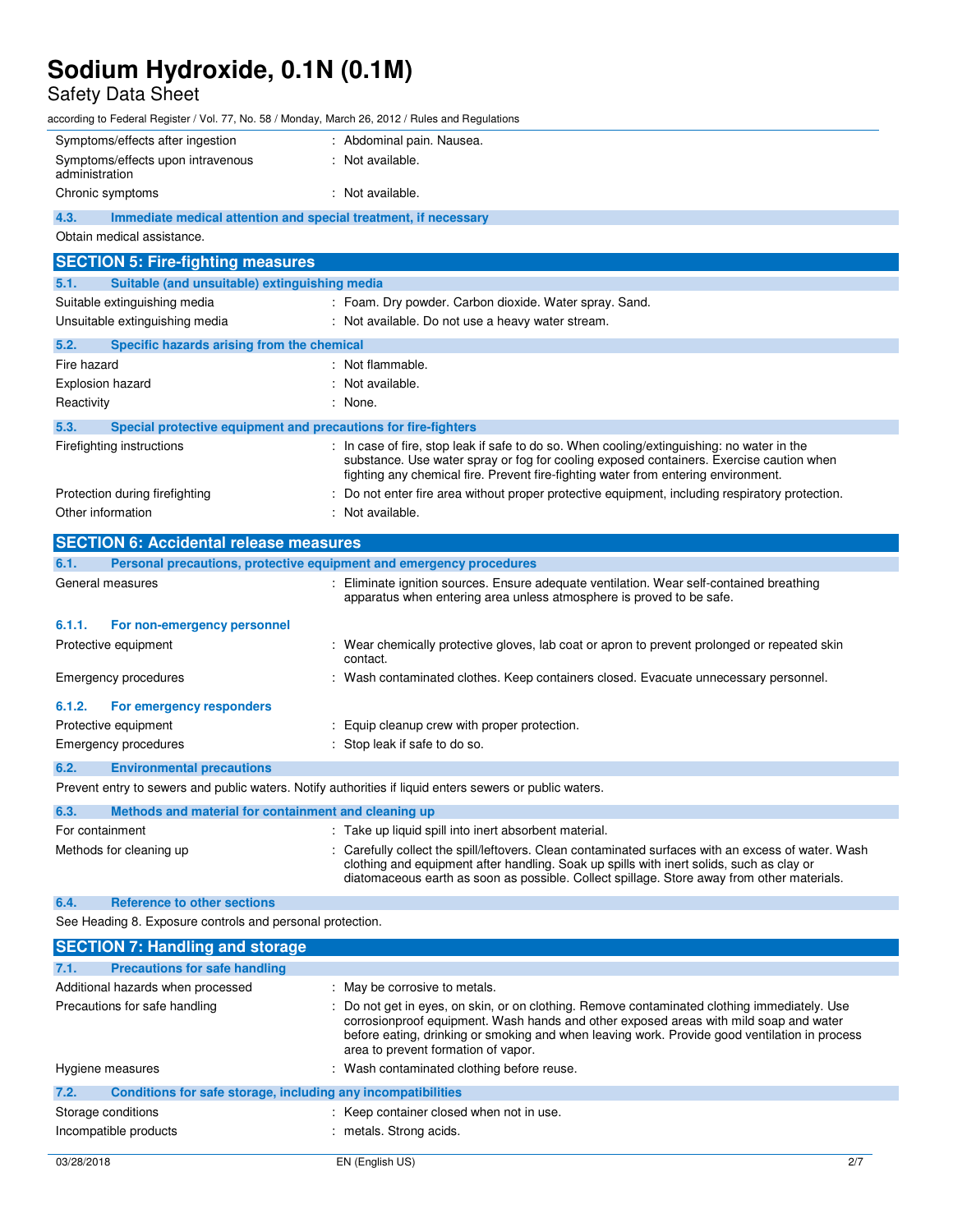## Safety Data Sheet

according to Federal Register / Vol. 77, No. 58 / Monday, March 26, 2012 / Rules and Regulations

| Incompatible materials        | : Sources of ignition. Direct sunlight.                                                  |
|-------------------------------|------------------------------------------------------------------------------------------|
| Storage temperature           | : $5 - 30$ °C                                                                            |
| Prohibitions on mixed storage | : KEEP SUBSTANCE AWAY FROM: strong acids. metals. metal powders.                         |
| Storage area                  | : Keep locked up. Store in a well-ventilated place. Keep only in the original container. |
| Special rules on packaging    | : SPECIAL REQUIREMENTS: corrosion-proof.                                                 |
| Packaging materials           | : Do not store in corrodable metal.                                                      |

### **SECTION 8: Exposure controls/personal protection**

### **8.1. Control parameters**

| Sodium Hydroxide (1310-73-2) |                                          |                     |
|------------------------------|------------------------------------------|---------------------|
| <b>ACGIH</b>                 | ACGIH Ceiling (mg/m <sup>3</sup> )       | $2 \text{ mg/m}^3$  |
| <b>OSHA</b>                  | OSHA PEL (TWA) (mg/m <sup>3</sup> )      | $2 \text{ mg/m}^3$  |
| <b>IDLH</b>                  | US IDLH $(mg/m3)$                        | $10 \text{ mg/m}^3$ |
| <b>NIOSH</b>                 | NIOSH REL (ceiling) (mg/m <sup>3</sup> ) | $2 \text{ mg/m}^3$  |
| Water (7732-18-5)            |                                          |                     |
| Not applicable               |                                          |                     |

### **8.2. Appropriate engineering controls**

Appropriate engineering controls : Emergency eye wash fountains should be available in the immediate vicinity of any potential exposure.

### **8.3. Individual protection measures/Personal protective equipment**

### **Personal protective equipment:**

### Gloves. Safety glasses.



### **Hand protection:**

Wear protective gloves.

### **Eye protection:**

Chemical goggles or safety glasses

#### **Respiratory protection:**

No respiratory protection needed under normal use conditions

#### **Thermal hazard protection:**

None necessary.

### **Other information:**

Do not eat, drink or smoke during use.

| <b>SECTION 9: Physical and chemical properties</b> |                                                       |     |
|----------------------------------------------------|-------------------------------------------------------|-----|
| 9.1.                                               | Information on basic physical and chemical properties |     |
| Physical state                                     | : Liquid                                              |     |
| Appearance                                         | : Clear, colorless liquid.                            |     |
| Color                                              | : Colorless                                           |     |
| Odor                                               | : None.                                               |     |
| Odor threshold                                     | : No data available                                   |     |
| pH                                                 | : No data available                                   |     |
|                                                    |                                                       |     |
| 03/28/2018                                         | EN (English US)                                       | 3/7 |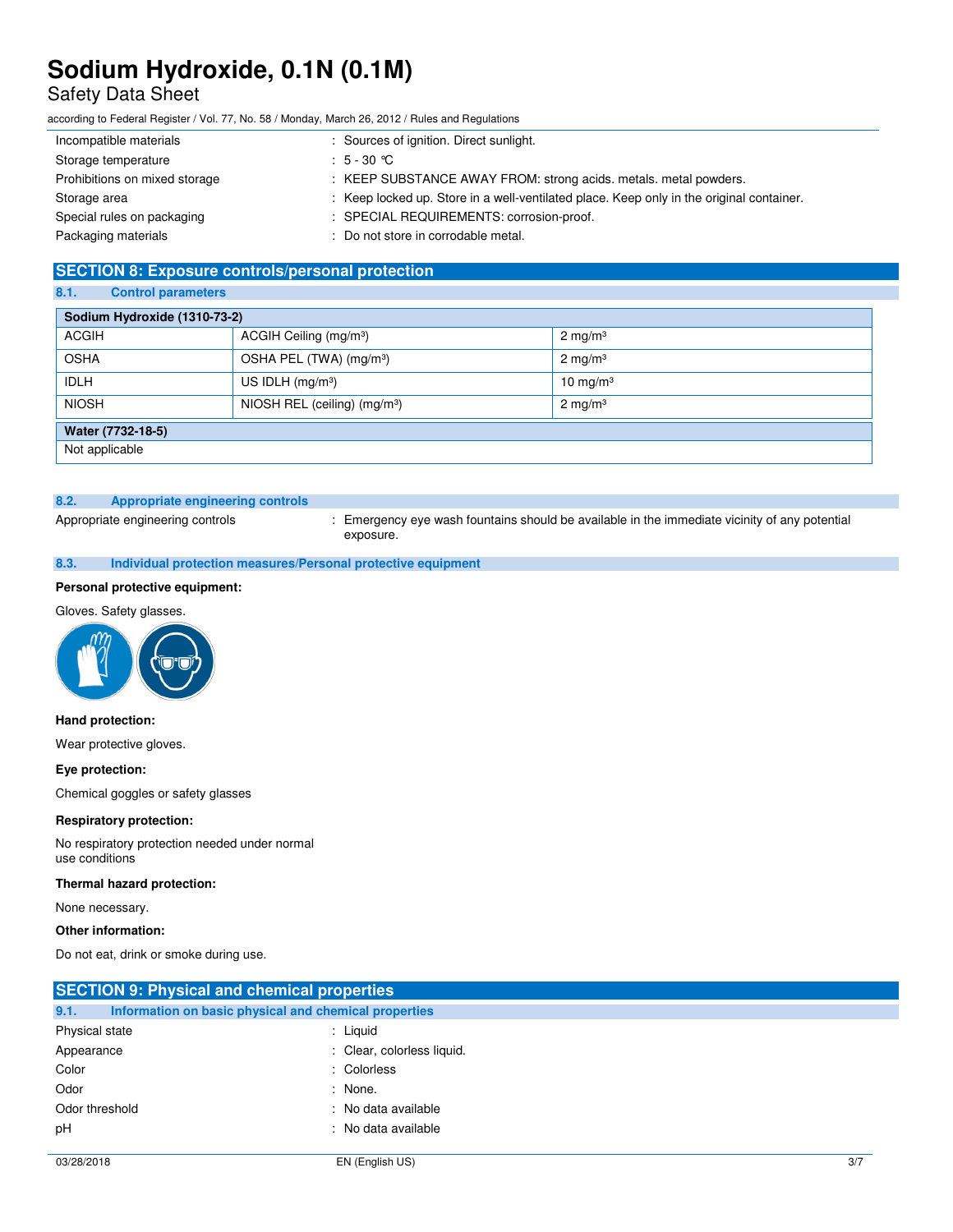# Safety Data Sheet

according to Federal Register / Vol. 77, No. 58 / Monday, March 26, 2012 / Rules and Regulations

| Melting point                               | No data available |
|---------------------------------------------|-------------------|
| Freezing point                              | No data available |
| Boiling point                               | No data available |
| Flash point                                 | No data available |
| Relative evaporation rate (butyl acetate=1) | No data available |
| Flammability (solid, gas)                   | Non flammable.    |
| Vapor pressure                              | No data available |
| Relative vapor density at 20 °C             | No data available |
| Relative density                            | No data available |
| Specific gravity / density                  | 1 g/ml            |
| Solubility                                  | Soluble in water. |
| Log Pow                                     | No data available |
| Auto-ignition temperature                   | No data available |
| Decomposition temperature                   | No data available |
| Viscosity, kinematic                        | $1.02$ $cSt$      |
| Viscosity, dynamic                          | No data available |
| <b>Explosion limits</b>                     | No data available |
| <b>Explosive properties</b>                 | Not applicable.   |
| Oxidizing properties                        | None.             |
|                                             |                   |

## **9.2. Other information**

No additional information available

| <b>SECTION 10: Stability and reactivity</b>        |                          |
|----------------------------------------------------|--------------------------|
| <b>Reactivity</b><br>10.1.                         |                          |
| None.                                              |                          |
| <b>Chemical stability</b><br>10.2.                 |                          |
| Stable under normal conditions.                    |                          |
| 10.3.<br><b>Possibility of hazardous reactions</b> |                          |
| Not established.                                   |                          |
| 10.4.<br><b>Conditions to avoid</b>                |                          |
| Incompatible materials.                            |                          |
| 10.5.<br><b>Incompatible materials</b>             |                          |
| metals. Strong acids.                              |                          |
| <b>Hazardous decomposition products</b><br>10.6.   |                          |
| Sodium oxide.                                      |                          |
| <b>SECTION 11: Toxicological information</b>       |                          |
| 11.1.<br>Information on toxicological effects      |                          |
|                                                    |                          |
| Likely routes of exposure                          | : Skin and eye contact   |
| Acute toxicity                                     | : Not classified         |
| Sodium Hydroxide, 0.1N (0.1M)                      |                          |
| LD50 dermal rabbit                                 | 337500 mg/kg             |
| ATE US (dermal)                                    | 337500 mg/kg body weight |
| Water (7732-18-5)                                  |                          |
| LD50 oral rat                                      | $\geq 90000$ mg/kg       |
| ATE US (oral)                                      | 90000 mg/kg body weight  |
| Skin corrosion/irritation                          | : Not classified         |
| Serious eye damage/irritation                      | Not classified           |
| Respiratory or skin sensitization                  | Not classified           |
| Germ cell mutagenicity                             | : Not classified         |
|                                                    |                          |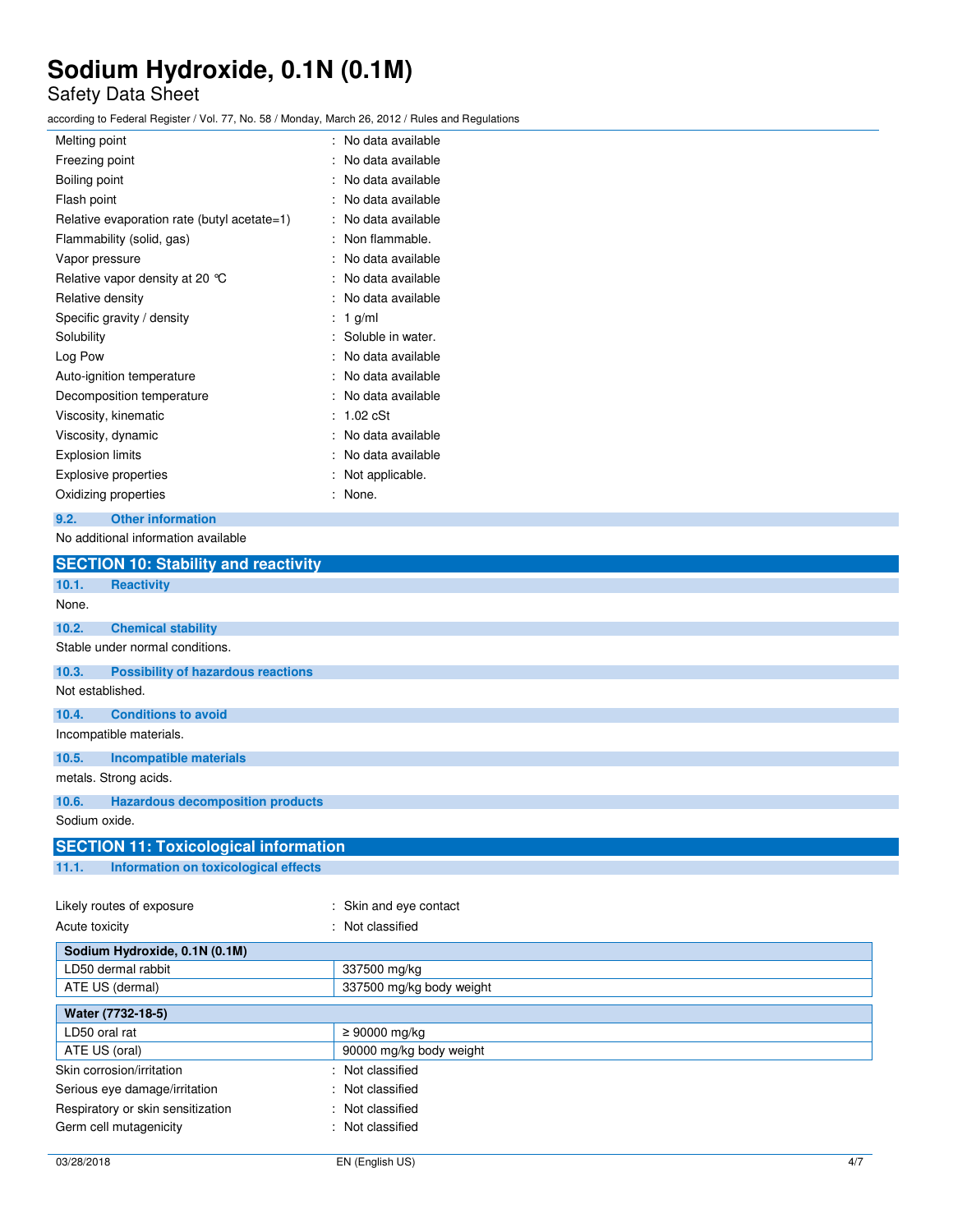# Safety Data Sheet

according to Federal Register / Vol. 77, No. 58 / Monday, March 26, 2012 / Rules and Regulations

| Carcinogenicity                                        | : Not classified                                                    |
|--------------------------------------------------------|---------------------------------------------------------------------|
| Reproductive toxicity                                  | : Not classified                                                    |
| Specific target organ toxicity – single exposure       | : Not classified                                                    |
| Specific target organ toxicity – repeated<br>exposure  | : Not classified                                                    |
| Aspiration hazard                                      | : Not classified                                                    |
| Potential Adverse human health effects and<br>symptoms | : Based on available data, the classification criteria are not met. |
| Symptoms/effects after ingestion                       | : Abdominal pain. Nausea.                                           |
| Symptoms/effects upon intravenous<br>administration    | : Not available.                                                    |
| Chronic symptoms                                       | : Not available.                                                    |
|                                                        |                                                                     |

| <b>SECTION 12: Ecological information</b> |                                                                                                                           |
|-------------------------------------------|---------------------------------------------------------------------------------------------------------------------------|
| 12.1.<br><b>Toxicity</b>                  |                                                                                                                           |
| Ecology - general                         | : The product is not considered harmful to aguatic organisms or to cause long-term adverse<br>effects in the environment. |
| Sodium Hydroxide, 0.1N (0.1M)             |                                                                                                                           |

| <u>888888888888888888888888888888888888</u> |                                                                                          |
|---------------------------------------------|------------------------------------------------------------------------------------------|
| LC50 fish 1                                 | 11350 mg/l                                                                               |
| EC50 Daphnia 1                              | 10125 mg/l                                                                               |
| Sodium Hydroxide (1310-73-2)                |                                                                                          |
| LC50 fish 1                                 | 45.4 mg/l (Other, 96 h, Salmo gairdneri, Static system, Fresh water, Experimental value) |
| EC50 Daphnia 1                              | 40.4 mg/l (Other, 48 h, Ceriodaphnia sp., Experimental value)                            |

### **12.2. Persistence and degradability**

| Sodium Hydroxide, 0.1N (0.1M)             |                                                       |  |
|-------------------------------------------|-------------------------------------------------------|--|
| Persistence and degradability             | Not established.                                      |  |
| Sodium Hydroxide (1310-73-2)              |                                                       |  |
| Persistence and degradability             | Biodegradability: not applicable.                     |  |
| Biochemical oxygen demand (BOD)           | Not applicable (inorganic)                            |  |
| Chemical oxygen demand (COD)              | Not applicable (inorganic)                            |  |
| ThOD                                      | Not applicable (inorganic)                            |  |
| Water (7732-18-5)                         |                                                       |  |
| Persistence and degradability             | Not established.                                      |  |
| 12.3.<br><b>Bioaccumulative potential</b> |                                                       |  |
| Sodium Hydroxide, 0.1N (0.1M)             |                                                       |  |
| Bioaccumulative potential                 | Not established.                                      |  |
| Sodium Hydroxide (1310-73-2)              |                                                       |  |
| Bioaccumulative potential                 | Not bioaccumulative.                                  |  |
| Water (7732-18-5)                         |                                                       |  |
| Bioaccumulative potential                 | Not established.                                      |  |
| 12.4.<br><b>Mobility in soil</b>          |                                                       |  |
| Sodium Hydroxide (1310-73-2)              |                                                       |  |
| Ecology - soil                            | No (test)data on mobility of the substance available. |  |

### **12.5. Other adverse effects**

Other information  $\qquad \qquad :$  Avoid release to the environment.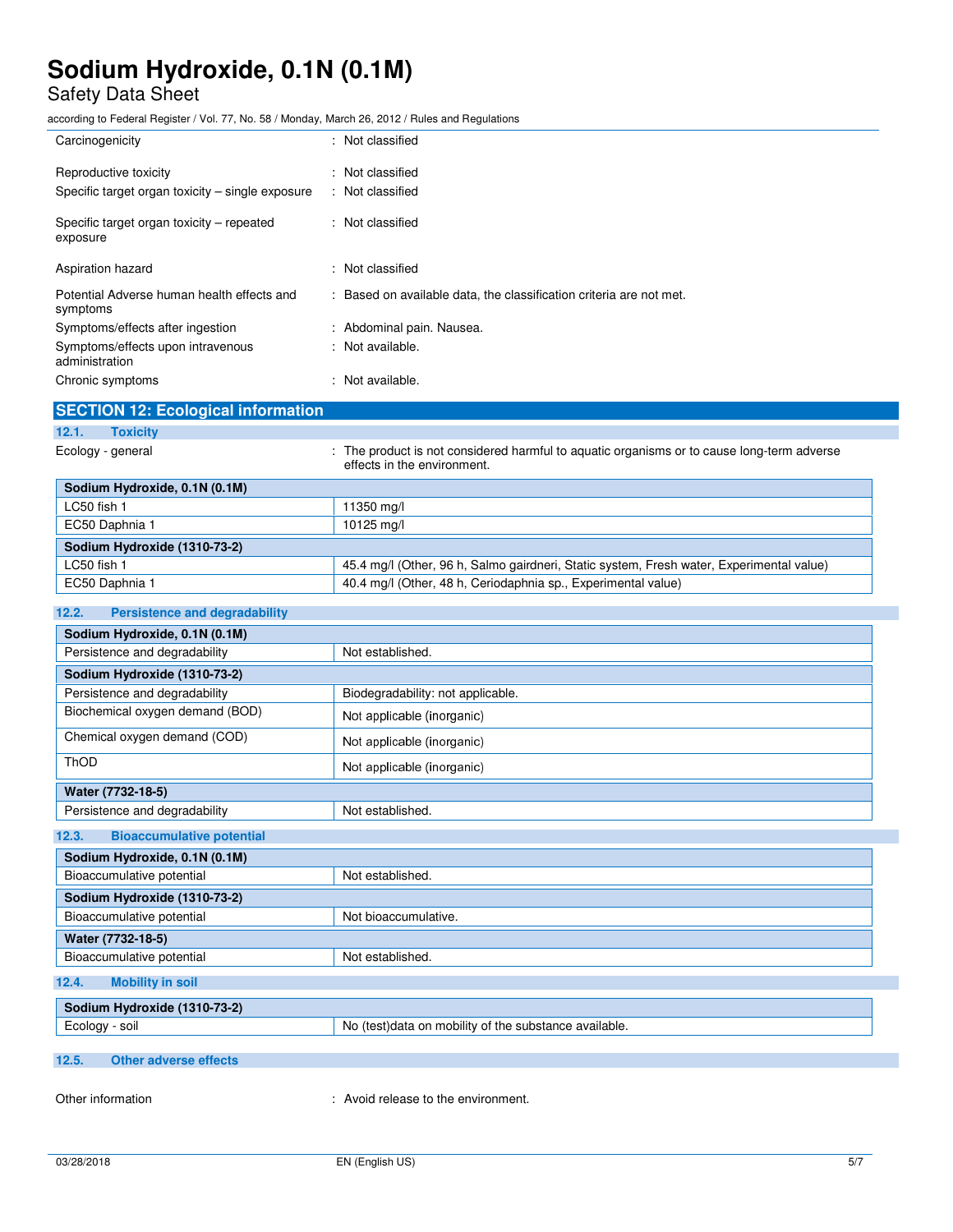## Safety Data Sheet

according to Federal Register / Vol. 77, No. 58 / Monday, March 26, 2012 / Rules and Regulations

### **SECTION 13: Disposal considerations**

## **13.1. Disposal methods**

- 
- Waste disposal recommendations : Dispose in a safe manner in accordance with local/national regulations.
- Ecology waste materials **in the environment.** : Avoid release to the environment.
- 

### **SECTION 14: Transport information**

### **Department of Transportation (DOT)**

In accordance with DOT Not regulated

#### **Transportation of Dangerous Goods**

Not regulated

### **Transport by sea**

Not regulated

### **Air transport**

Not regulated

### **SECTION 15: Regulatory information**

### **15.1. US Federal regulations**

All components of this product are listed, or excluded from listing, on the United States Environmental Protection Agency Toxic Substances Control Act (TSCA) inventory

| Sodium Hydroxide (1310-73-2)                                    |                                 |  |
|-----------------------------------------------------------------|---------------------------------|--|
| RQ (Reportable quantity, section 304 of EPA's<br>List of Lists) | 1000 lb                         |  |
| SARA Section 311/312 Hazard Classes                             | Immediate (acute) health hazard |  |

#### **15.2. International regulations**

#### **CANADA**

### **Sodium Hydroxide (1310-73-2)**

Listed on the Canadian DSL (Domestic Substances List)

### **EU-Regulations**

No additional information available

#### **National regulations**

No additional information available

#### **15.3. US State regulations**

 California Proposition 65 - This product does not contain any substances known to the state of California to cause cancer, developmental and/or reproductive harm

| <b>SECTION 16: Other information</b>    |                                         |  |
|-----------------------------------------|-----------------------------------------|--|
| Revision date                           | : 03/13/2018                            |  |
| Other information                       | : None.                                 |  |
| Full text of H-phrases: see section 16: |                                         |  |
| H314                                    | Causes severe skin burns and eye damage |  |
| H318                                    | Causes serious eye damage               |  |
| H402                                    | Harmful to aquatic life                 |  |